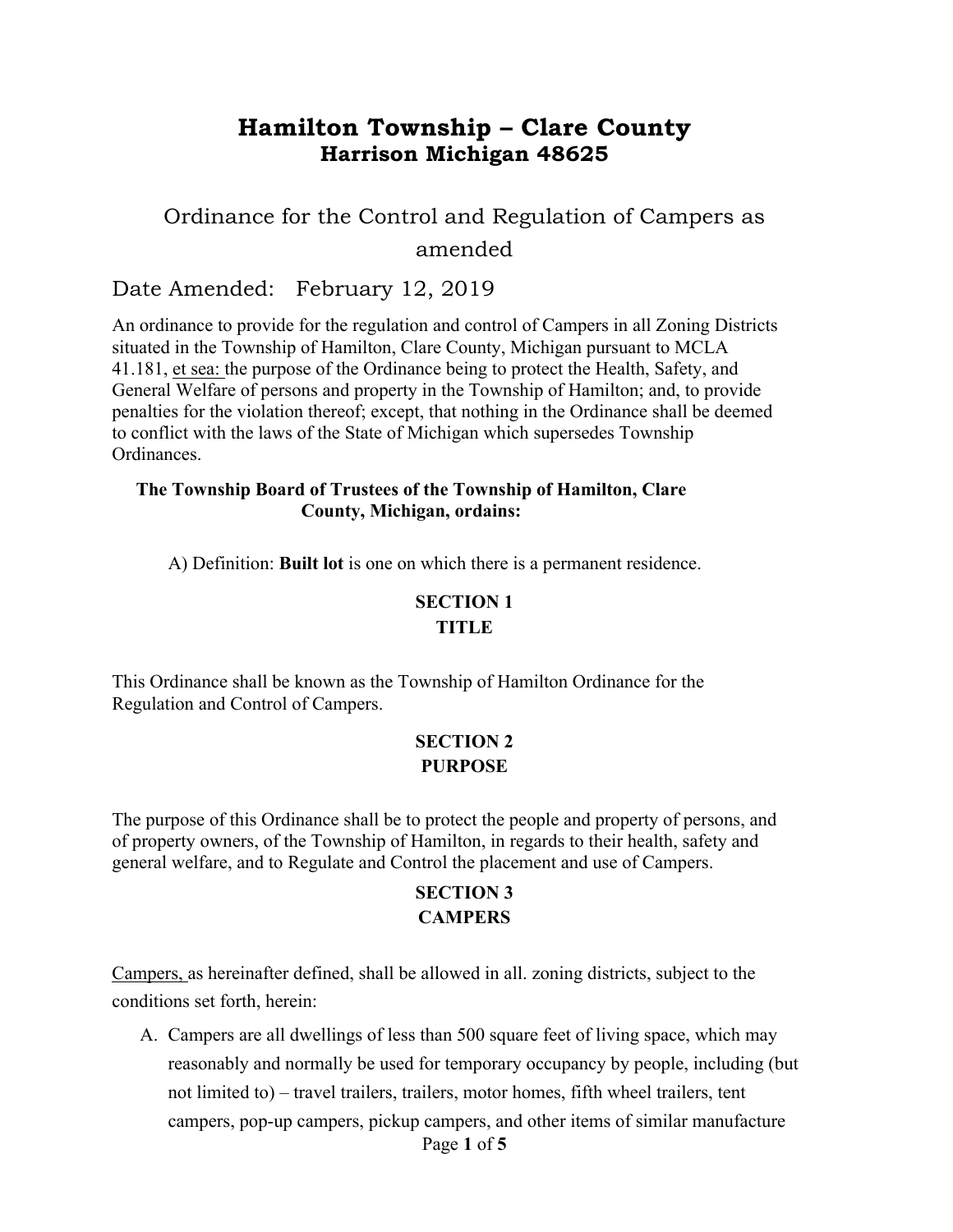or use, whether or not, normally licensed for transportation purposes by the State of Michigan;

- B. In no case, may any Camper be placed in the Township of Hamilton for the purpose of permanent occupancy, nor may it be used as a permanent residence;
- C. No Camper shall be parked or stored within twenty-five (25) feet of any lake, stream, river, or other waterway in the Township of Hamilton;
- D. The site placement of all Campers shall conform to normal "set-back" standards (as defined in the Township of Hamilton Zoning Ordinance) for the parking or storage of any Camper, placed within any given Zoning District, with regard to roads, streets, alleys, and right-of-ways;
- E. No Camper shall be permanently connected or hooked-up to a water supply, electrical supply, telephone system, septic system, natural gas supply, nor permanently attached to a foundation, except that in a properly zoned campground or campground condominium, as permitted pursuant to the laws of the State of Michigan;
- F. No skirting, permanent tie-downs, or attachments to permanent buildings shall be allowed in regards to any Camper, except that skirting and tie-downs may be allowed in a properly zoned campground or campground condominium, as permitted pursuant to the laws of the State of Michigan;
- G. No "gray water" or sewage shall be drained or dumped from any Camper, except into such collection vehicles, or septic disposal systems as may be approved by the Clare County Department of Health;
- H. All Campers shall maintain and display a current license/registration plate, if such license is normally required for routine transportation purposes or movement along the roads and highways of the State of Michigan;
- I. One unoccupied camper may be stored on a built lot, no more than two (2) may be stored on five (5) or more acres without the necessity of obtaining a permit under this ordinance;
- J. A property owner, occupant, or possessor of a built or unbuilt lot shall be entitled to (a) camping permit(s) for the use of campers on said built or unbuilt lot according to the following schedule:

(1)Subject to other provisions of this ordinance, a Special Exception permit may be applied for at the Township office for property owners of lots consisting of five (5) or more acres in size, whether built or un-built.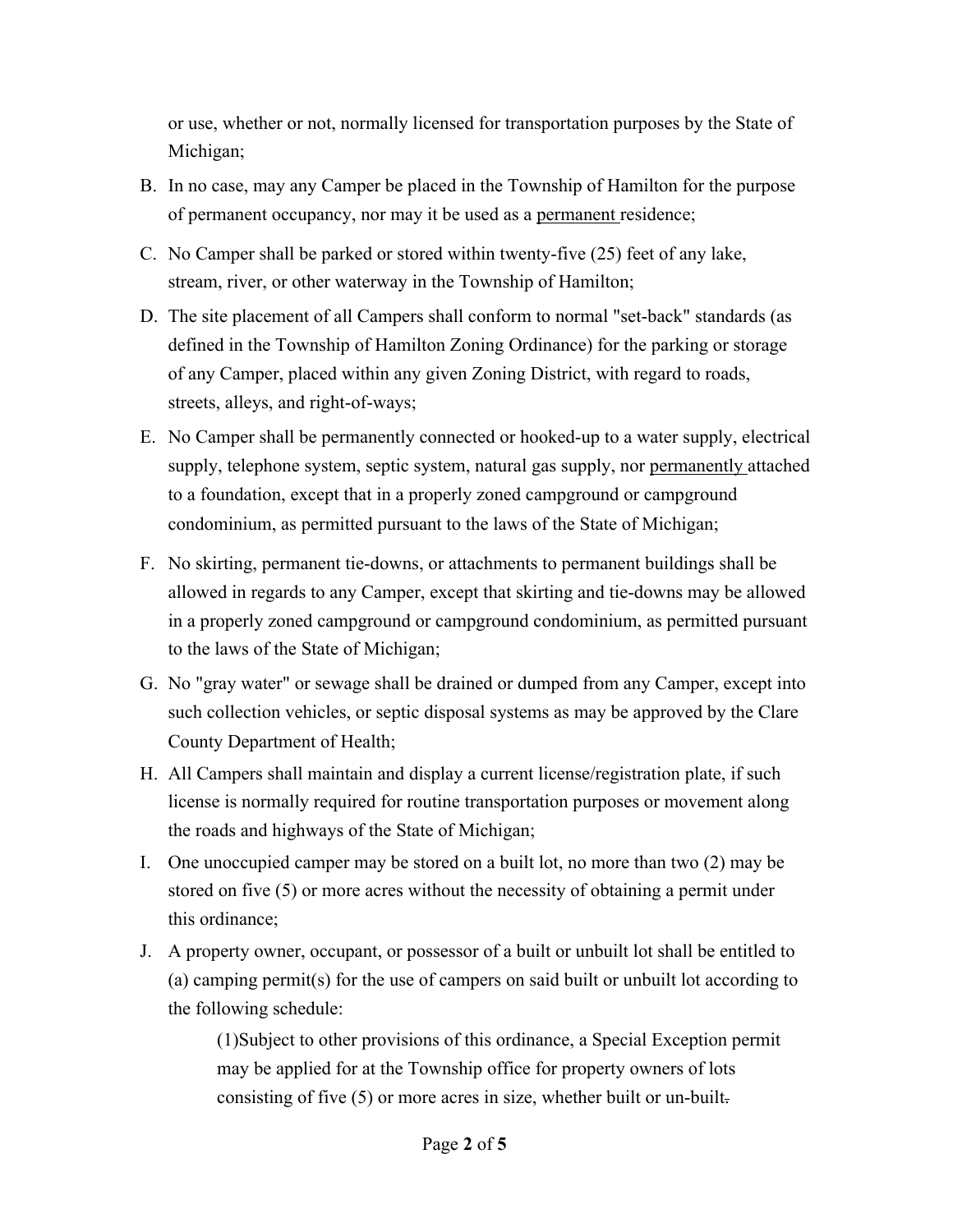(2)A fifteen (15) day grace period on a built lot without a permit.

K. No Camper may be placed for temporary occupancy in the Township of Hamilton, except;

(1) for temporary occupancy while building a permanent dwelling, and such occupancy would be restricted to one (1) temporary unit, for a ninety (90) day period, and that period would be renewable by the Zoning Administrator of the Township of Hamilton.

(2) In no case shall the total number of days exceed one hundred seventy (170) days per calendar year.

- L. At the end of a time period, as outlined in above sub-section K., the Camper must be removed from the site upon which it was placed;
- M. The Township of Hamilton Board of Trustees shall periodically review use and siting of Campers in the Township of Hamilton, and may exercise the option of establishing a fee schedule, unique to Campers, for the purpose of collecting reimbursement for rubbish removal and pickup, and associated administrative costs.
- N. All trash must be disposed of in proper trash receptacles.

### **SECTION 4 ENFORCEMENT**

Enforcement of the provisions of this Ordinance shall be the Hamilton Township Zoning Ordinance Enforcement Officer (or such other Hamilton Township Official as may be designated by the Hamilton Township Board), the Hamilton Township Zoning Administrator, the Hamilton Township Attorney, the Clare County Sheriff's Department and/or the Michigan State Police.

### **SECTION 5 PENALTIES**

- A. **First Violation is a Municipal Civil Infraction**. A violation of this Ordinance, first offense, is a municipal civil infraction. Any property owner or legally responsible party who violates this Ordinance shall, as a first offense, be responsible for a civil infraction, for which the fine shall be \$250.00 plus fines, costs and restitution.
- B. **Second Violation (within two years after municipal civil infraction)**. A second or repeat violation (within two years after a municipal civil infraction) is a misdemeanor. Any property owner or legally responsible party who violates any provision of this Ordinance a second time within 24 months of the date a civil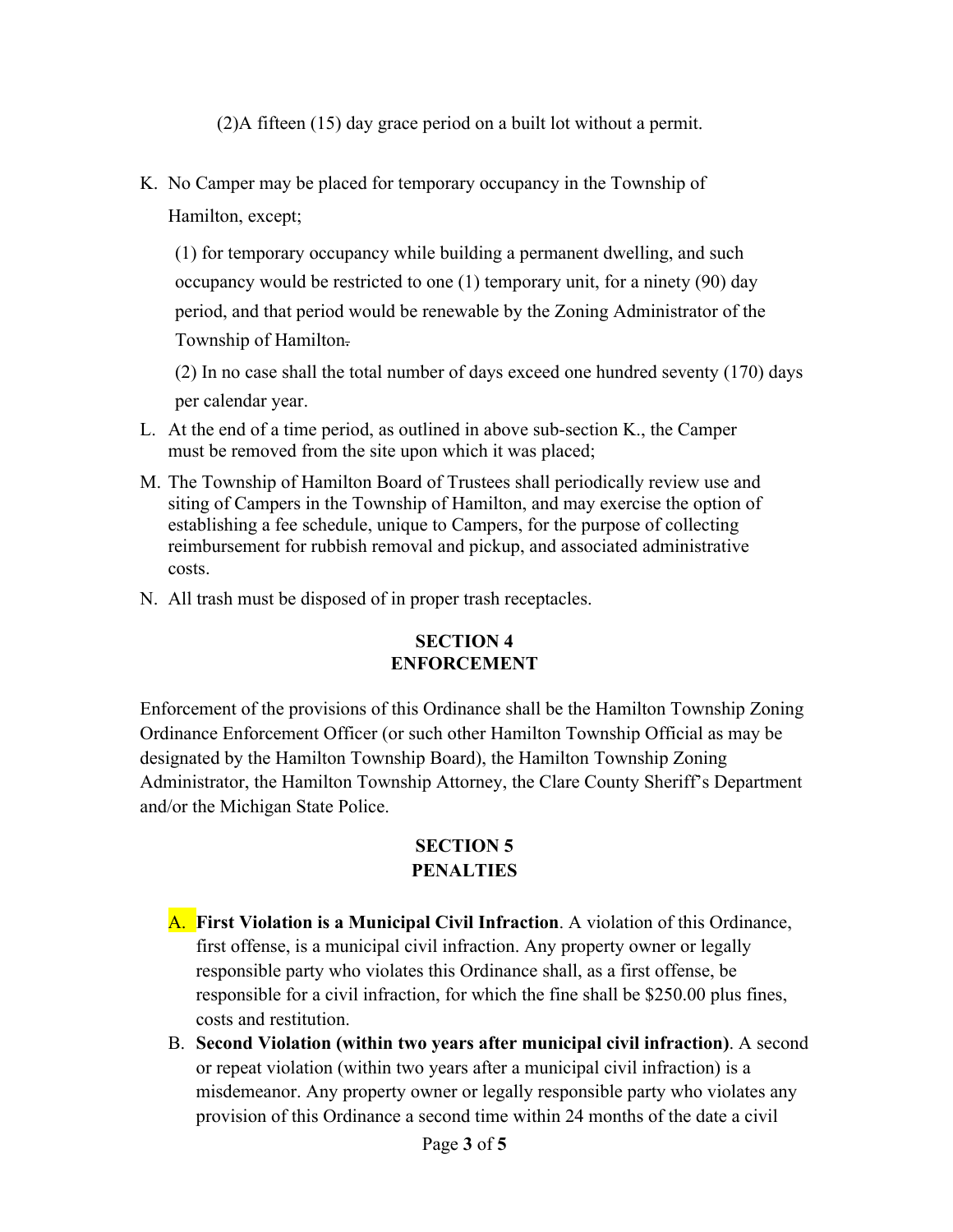infraction ticket is issued (whether the violation of this Ordinance is for the same offense as a civil infraction or for some other offense under this Ordinance) shall upon conviction and in a court of competent jurisdiction be guilty of a misdemeanor and be subject to a fine of \$500.00 plus court costs and costs of prosecution that may be ordered by the court. For purposes of this Ordinance, each day that a violation occurs shall constitute a separate offense.

- C. **Third Violation (within two years after municipal civil infraction)** Any property owner or legally responsible party who violates any provision of this Ordinance a third time within 24 months of the date of a civil infraction ticket is issued (whether the violation of this Ordinance is for the same offense as a civil infraction or for some other offense under this Ordinance) shall upon conviction in a court of competent jurisdiction be guilty of a misdemeanor and be subject to a fine of \$500.00 and/or imprisonment for a period of not more than 93 days, plus court costs and costs of prosecution that may be ordered by the court. For purposes of this Ordinance, each day that a violation occurs shall constitute a separate offense.
- D. **Enforcement.** Enforcement of the provisions of this Ordinance shall be the Hamilton Township Zoning Ordinance Enforcement Officer (or such other Hamilton Township Official as may be designated by the Hamilton Township Board), the Hamilton Township Zoning Administrator, the Hamilton Township Attorney, the Clare County Sheriff's Department and/or the Michigan State Police.
- E. **Continuing Offense**. Each act of violation and each day upon which any such violation shall occur, shall constitute a separate offense.
- F. **Remedies Not Exclusive**. In addition to any remedies provided for in this Ordinance, any equitable or other remedies available may be sought.
- G. **Judge or Magistrate**. The Judge or Magistrate shall also be authorized to impose costs, damages, and expenses as provided by law.
- H. **Civil Contempt**.
- 1. If a defendant defaults in the payment of a civil fine, costs, damages, expenses, or installment as ordered by the District Court, upon motion of Hamilton Township or upon its own motion, the court may require the defendant to show cause why the defendant should not be held in civil contempt and may issue a summons, order to show cause, or bench warrant of arrest for the defendant's appearance.
- 2. If a corporation or an association is ordered to pay a civil fine, costs, damages or expenses, the individuals authorized to make disbursements shall pay the fine, costs, damages or expenses, and their failure to do so shall be civil contempt unless they make the showing required in this subsection.
- 3. Unless the defendant shows that the default was not attributable to an intentional refusal to obey the order of the court or to a failure on his or her part to make a good faith effort to obtain the funds required for a payment, the court shall find that the default constitutes a civil contempt and may order the defendant committed until all or a specified part of the amount due is paid.